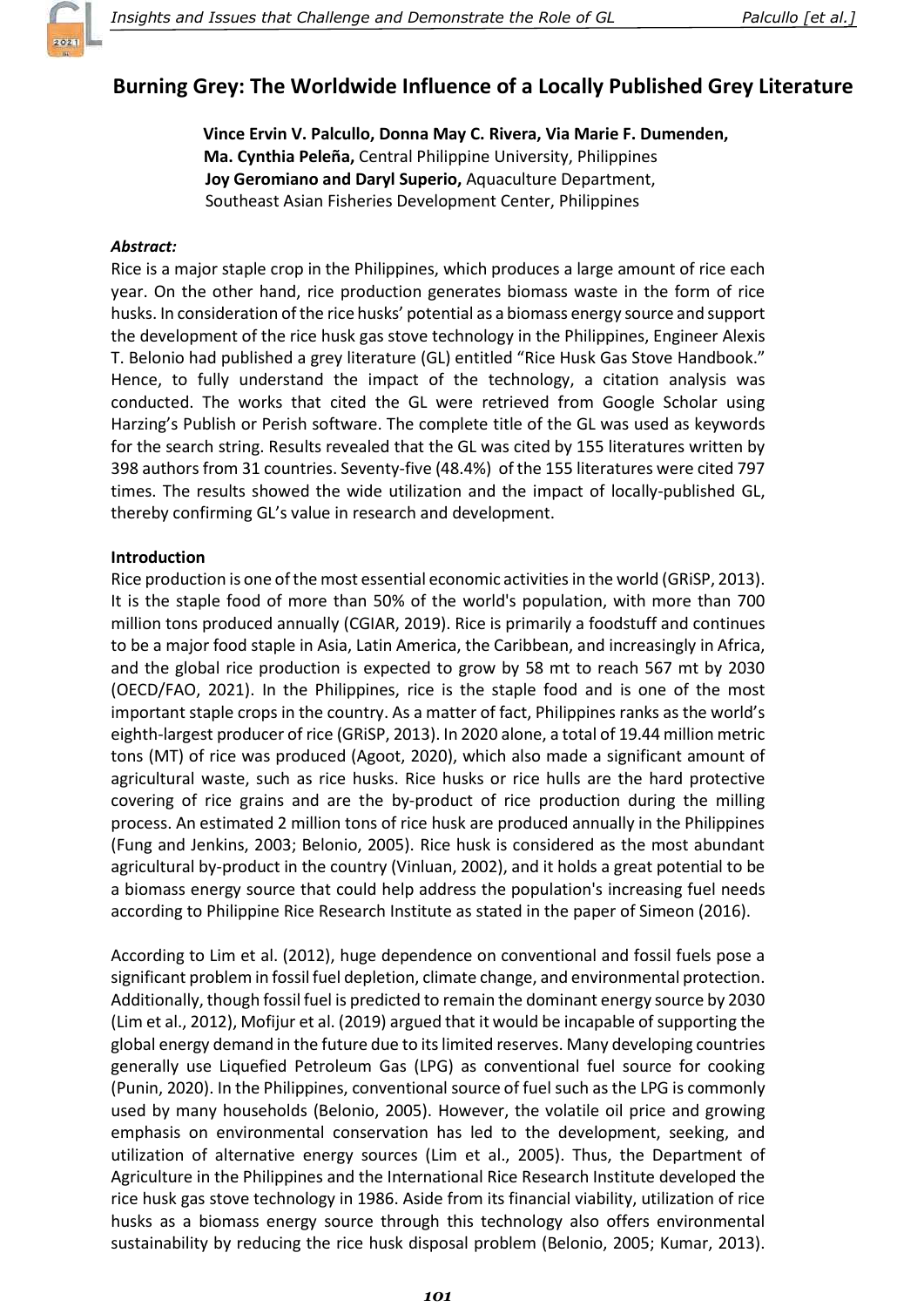Also, it has less carbon dioxide emission than traditional fuel sources in cooking, therefore "contributing to carbon sequestration for greenhouse gas mitigation" (Simeon, 2016).

Hence, to contribute to the development of the technology, Central Philippine University in Iloilo City, Philippines, through the leadership of its faculty member Engineer Alexis T. Belonio, developed a rice husk gas stove in 2003 (Strauss, 2016). Furthermore, to fully disseminate the technology, the University published in 2005 the "Rice Husk Gas Stove Handbook," a grey literature (GL) that is being used as one of the prime references in sustainable energy sources research.

Grey literatures are information produced in print and electronic formats not controlled by commercial publishing, where publishing is not the primary activity of the producing body (Tillett & Newhold, 2006). Grey literature is usually produced by associations, academic institutions, research institutions, libraries, societies, etc. common types are theses, unpublished documents, conference proceedings, datasets, reports, working papers, etc. (Mason, 2012; Schopfel & Farace, 2009).

GL's value in bringing unnoticed, unexplored, and difficult to acquire information from different facets of society contributes to the development of a nation through its literary output (Gul, Shah, Ahmad, Gulzar, & Shabir, 2021). However, GL's usability and utilization are faced with issues of discoverability due to the locality and indigenousness of the information; accessibility due to GL's uniqueness and challenge in its inclusion in indexing and citation database; and content reliability and validity due to the often lack of peerreview process (Shrivastava, & Mahajan, 2021; Gul at al., 2021, Bickley, Kousa, & Thelwall, 2020). Hence, it is useful to discover and understand the influence of a locally published GL, thereby confirming GL's value in research and development.

The paper aimed to determine the impact of the technology developed by Engr. Alexis Belonio through the GL "Rice husk gas stove handbook". Specifically, it aimed to determine the impact of GL by: 1) identifying the nationality of the authors who cited it; 2) determining the most common publishers of the citing work; 3) identifying the publication type of the citing works; 4) determining the number of citations of every citing works, and; 5) identifying the disciplines where the GL was being used and defused.

# Methodology

The study included 155 literatures that cited the GL Rice Husk Gas Stove Handbook by Engr. Alexis Belonio. The data were identified and extracted from Google Scholar using Harzing's Publish or Perish software. The search string used to retrieve the data was the complete title of the GL "Rice husk gas stove handbook". To verify that the GL was cited in the retrieved literatures, the in-text citations and reference list of each title were checked manually.

Citation analysis was used to determine the influence of the GL. The analysis covers the nationalities and the collaborative activities of the authors who cited the GL; publisher; and publication type. To further see the influence, the analysis will also include the number of citations generated by the citing article and the discipline where the GL is prominently being used and being diffused. Frequency counts, percentages, and mean were used to describe the results.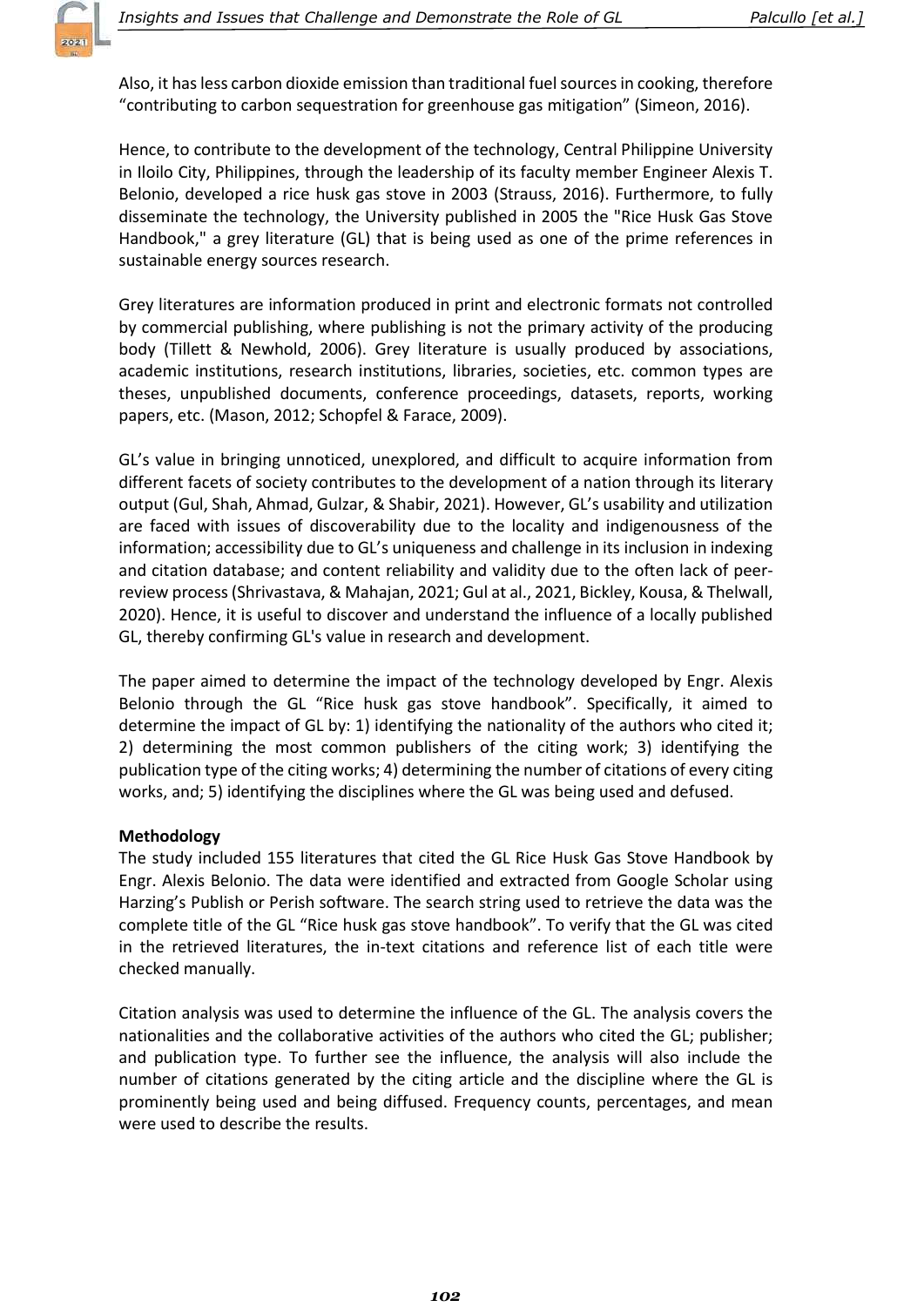

# Results

The GL written by Belonio was cited by 155 literatures which was written by 398 authors from 31 countries. Seventy-five (48.4%) of the 155 literatures were cited 797 times. This reflects the wide extent that the GL was used directly and indirectly.

Table 1 shows the number of authors per continent, where Asia leads with 274 authors (68.84 %), followed by Africa with 69 authors (17.34 %) and Europe with 8.79 % (35 authors).

| <b>Continent</b>     | No. of authors (f) | Percentage (%) |
|----------------------|--------------------|----------------|
| Asia                 | 274                | 68.84          |
| Africa               | 69                 | 17.34          |
| Europe               | 35                 | 8.79           |
| <b>North America</b> | 15                 | 3.77           |
| South America        | 3                  | 0.75           |
| Australia            | $\mathcal{P}$      | 0.5            |
| TOTAL                | 398                | 100            |

Table 1. Number of authors per continent

Moreover, the table below (Table 2) reflects the number of countries per continent where the nationality of the citing authors belongs. Asia included 10 countries (32.3%), followed by Africa and Europe, with eight (25.8%) countries each. North and South America consist of two (6.5%) countries each, and Australia only has one (3.2%).

| <b>Continent</b> | No. of countries (f) | Percentage (%) |
|------------------|----------------------|----------------|
| Asia             | 10                   | 32.3           |
| Africa           | 8                    | 25.8           |
| Europe           | 8                    | 25.8           |
| North America    | C                    | 6.5            |
| South America    | $\mathfrak{p}$       | 6.5            |
| Australia        |                      | 3.2            |
| TOTAL            | 31                   | 100            |

Table 2. Number of countries per continent

It can be assumed that since Asia dominates the rice production and consumption around the globe (Rice Alamac, 2013) and where more than 90% of rice is produced and consumed in the continent (CGIAR, 2019), many researchers notice the potential of the by-products of rice production.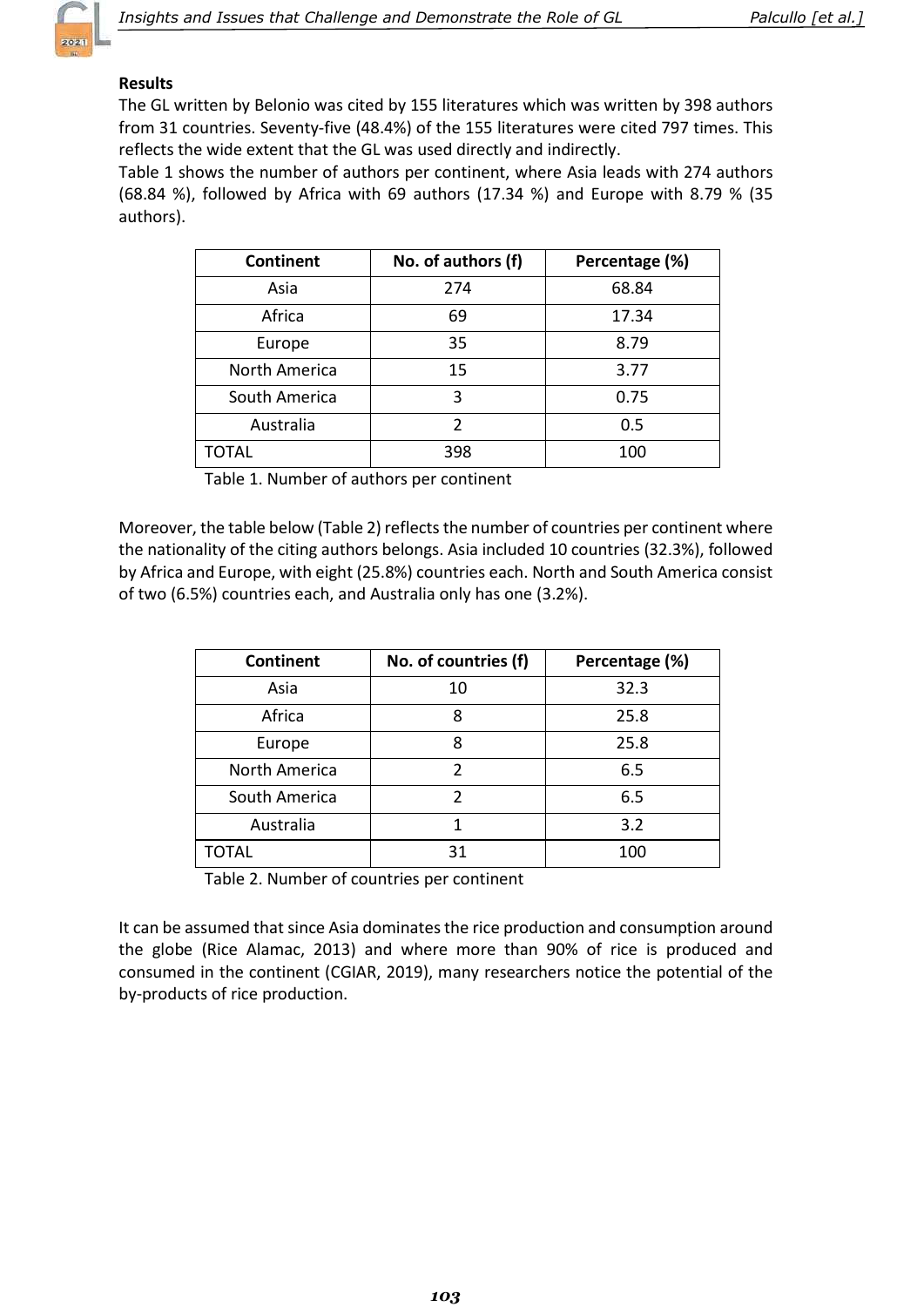



Figure 1. Number of citations per year

Since its publication in 2005, the GL has been cited 155 times. The work was cited at its highest in 2017, with 20 citations, as shown in Figure 1. On average, the work was cited 11 times a year in the course of 17 years. The peak was within 2015-2017, and in those years, Indonesia was the country with the highest number of citations. According to Faizah and Husaeni's (2018) work about the development of consumption and supplying energy in Indonesia's economy, the energy consumption from 2007 to 2017 fluctuated. Specifically, the energy consumption in households increased during the said years. The energy used by households includes biomass, gas, kerosene, LPG, and electricity. The types of biomass energy consumed by households are firewood, charcoal, and others used for cooking. Increased consumption in this sector is due to an increase in the number of family members and households in Indonesia. It can be assumed that this might be why researchers have ventured into researching the potential of rice husk as an alternative biomass energy source.

The result of the citation analysis also revealed that almost half of the first authors (49.03%) were Indonesian. It is also the same for the number of co-authors, where 98 (40.33%) of them are Indonesian out of 243 co-authors. The majority (90 %) of the first authors were affiliated with Academic Institutions, and the remaining proportions were connected with Government institutions (Figure 2).



Figure 2. First author affiliation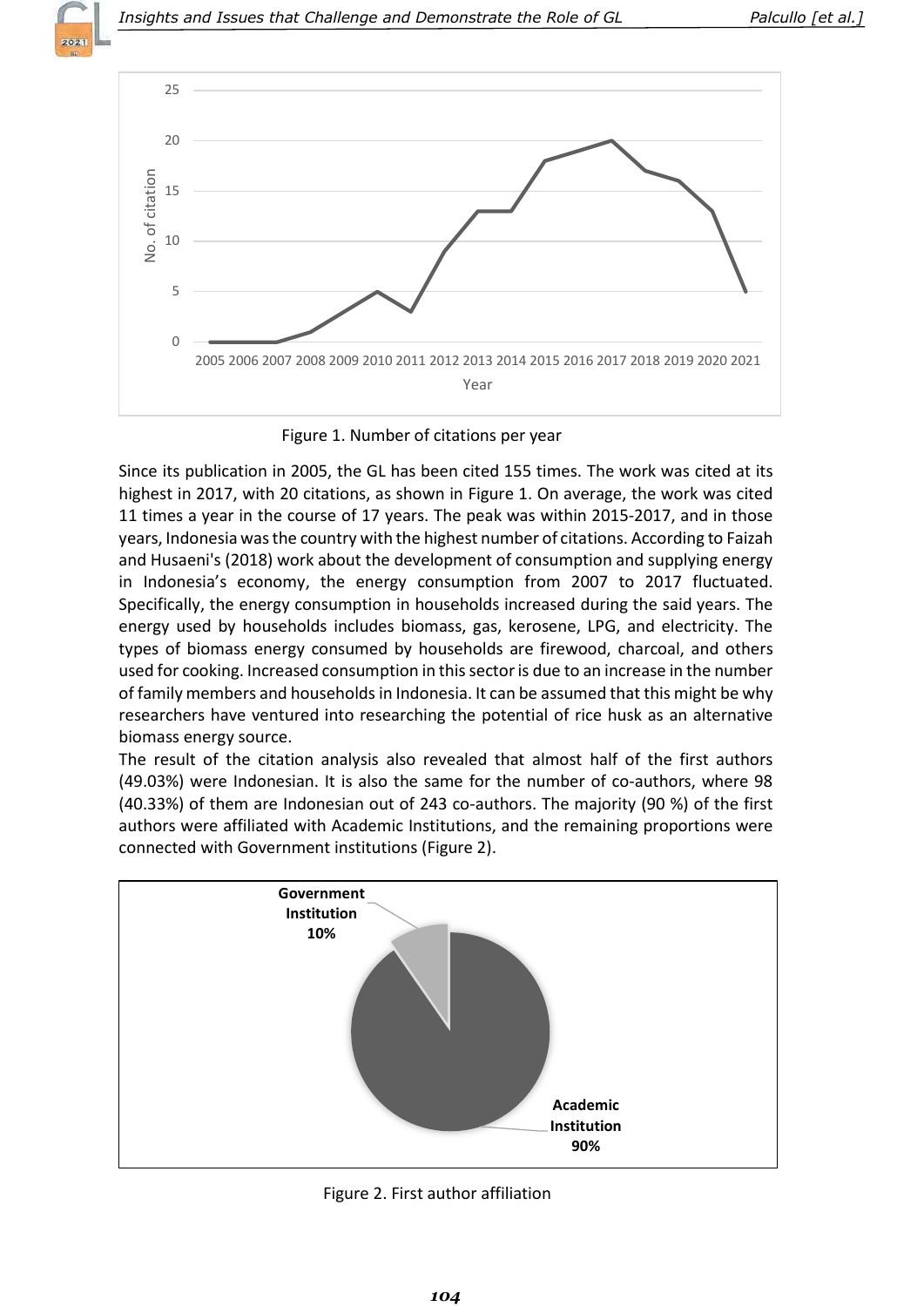

| Institution                                                     |    | ℅     |
|-----------------------------------------------------------------|----|-------|
| Universitas Muhammadiyah Surakarta, Indonesia                   | 19 | 11.45 |
| Universitas Sriwijaya, Indonesia                                | 5  | 3.01  |
| Maharana Pratap University of Agriculture and Technology, India | 4  | 2.41  |
| Nong Lam University, Vietnam                                    | 4  | 2.41  |
| Universitas Gadjah Mada, Indonesia                              | 4  | 2.41  |
| Universitas Jember, Indonesia                                   | 4  | 2.41  |
| Universitas Sultan Ageng Tirtayasa (UNTIRTA), Indonesia         | 4  | 2.41  |
| Bahir Dar Institue of Technology, Ethiopia                      | 3  | 1.81  |
| Indian Institute of Technology, India                           | 3  | 1.81  |
| McGill University, Canada                                       | 3  | 1.81  |

Table 3. Authors' affiliated institutions

Out of 101 institutions identified, the top 10 institutions with the greatest number of frequencies are all academic institutions (Table 3). Five of them come from Indonesia, two from India, and one from Vietnam, Ethiopia, and Canada, respectively. Universitas Muhammadiyah Surakarta, Indonesia ranks first with 11.4% followed by Universitas Sriwijaya, Indonesia with 3%.

Only a few (9%) of the citing literatures have a foreign collaboration in their work. 91% of the authors did their work without collaboration from other countries or nationalities. Most of the literatures that have been extracted were Journal Articles with 54.19% or 84 citing literatures. There were also Theses/Dissertations with 27.10% (42 citing literatures) followed by Conference Proceedings with 13.55% (21 citing literatures). Research Documents (including Research Articles, Projects, and Reports), Monographs, Technical Documents, and Bulletins were also identified and analyzed, as shown in Table 4. Moreover, most of the citing literatures (64%) are Open Access (Figure 3).

| <b>Type of Publication</b>    | f             | %     |
|-------------------------------|---------------|-------|
| Journal articles              | 84            | 54.19 |
| Theses/Dissertations          | 42            | 27.1  |
| <b>Conference Proceedings</b> | 21            | 13.55 |
| <b>Research Documents</b>     | 3             | 1.94  |
| Monographs                    | $\mathcal{P}$ | 1.29  |
| <b>Technical Documents</b>    | $\mathcal{P}$ | 1.29  |
| <b>Bulletins</b>              | 1             | 0.65  |
|                               | 155           | 100   |



Table 4. Type of Publication of the citing literatures

Figure 3. Type of access

The result of the analysis has identified 125 journals. Reflected in Table 5 are the journals with the most number of citing literature. Universitas Muhammadiyah Surakarta leads with 10.97%, followed by Renewable and Sustainable Energy Reviews (2.58 %) and Universitas Jember with 1.94%. Seven of the 10 (italicized) are Open Access journals.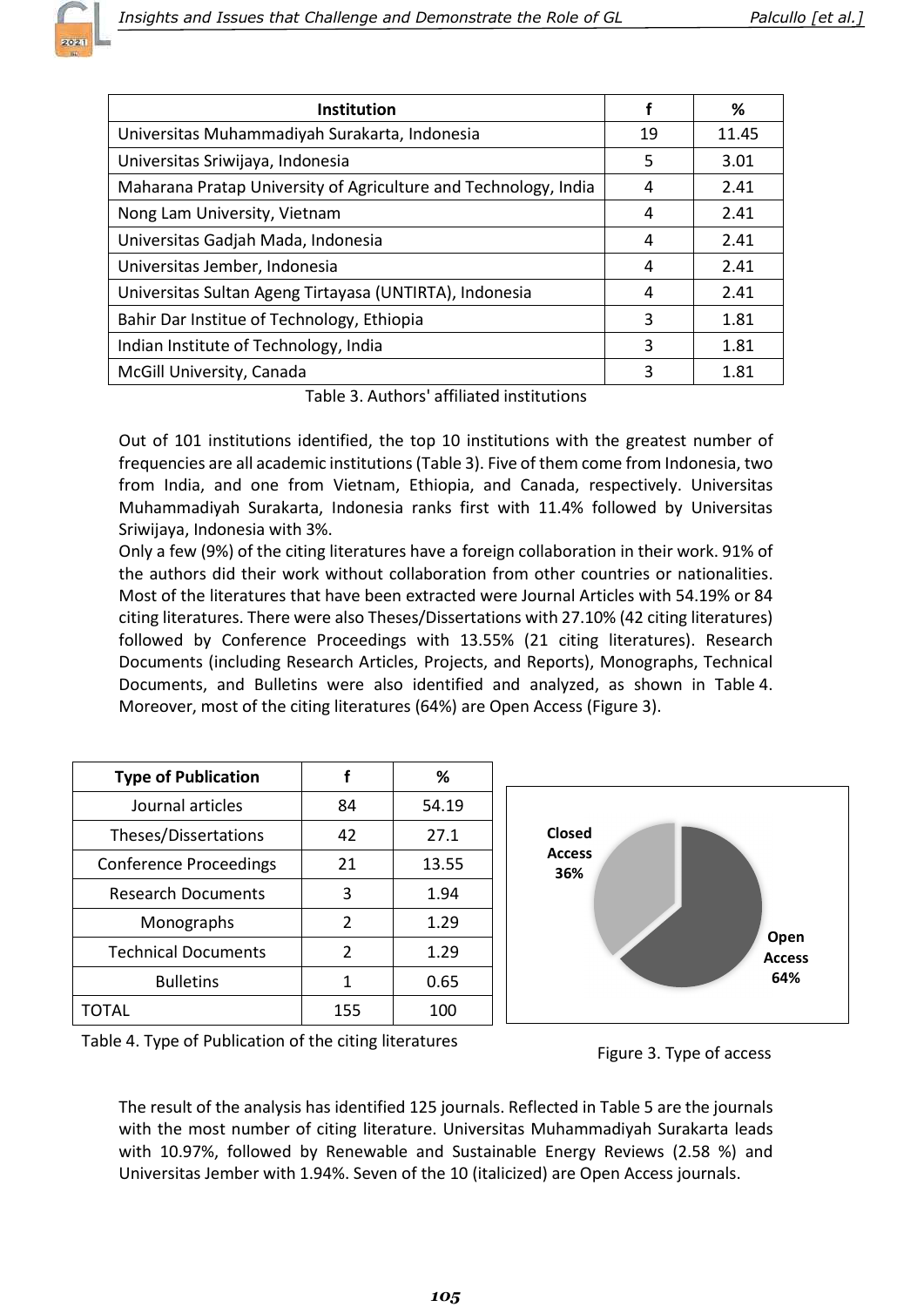

| Journal                                                   |               | %     |
|-----------------------------------------------------------|---------------|-------|
| Universitas Muhammadiyah Surakarta                        | 17            | 10.97 |
| Renewable and Sustainable Energy Reviews                  | 4             | 2.58  |
| Universitas Jember                                        | 3             | 1.94  |
| Berkala Fisika                                            | $\mathcal{P}$ | 1.29  |
| Berkalan Ilmiah Teknologi Pertanian                       | $\mathcal{P}$ | 1.29  |
| <b>EPD Congress</b>                                       | $\mathcal{P}$ | 1.29  |
| International Letters of Chemistry, Physics and Astronomy | $\mathcal{P}$ | 1.29  |
| IOSR Journal of Applied Chemistry (IOSR-JAC)              | $\mathcal{P}$ | 1.29  |
| Journal of Sustainable Bioenergy Systems                  | $\mathcal{P}$ | 1.29  |
| Jurnal Teknik Kimia Indonesia                             |               | 1.29  |

Tables 5. Journals with the most number of citing literature

| <b>Publisher</b>                                                        |               | %   |
|-------------------------------------------------------------------------|---------------|-----|
| Universitas Muhammadiyah Surakarta                                      | 15            | 9.6 |
| Springer                                                                | 9             | 5.8 |
| Elsevier                                                                | 6             | 3.8 |
| <b>IOP Publishing</b>                                                   | 4             | 2.6 |
| Taylor & Francis                                                        | 4             | 2.6 |
| <b>UMS Institutional Repository</b>                                     | 3             | 1.9 |
| Universitas Jember                                                      | 3             | 1.9 |
| Universitas Sriwijaya                                                   | 3             | 1.9 |
| Digital Repository Universitas Jember                                   | $\mathcal{P}$ | 1.3 |
| FLUIDAS Asociatia Nationala Profesionala De Hidraulica Si<br>Pneumatica | $\mathcal{P}$ | 1.3 |

Table 6. Publishers with most number of citing literature published

Out of 106 publishers identified, Universitas Muhammadiyah Surakarta is the highest with 9.6%. Springer follows with 5.8 %, and Elsevier falls third with 3.8%. Table 6 shows the publishers with the most number of published citing literature. Only three commercial publishers (italicized) are included on the publishers with the most number of published citing literature, which includes Springer, Elsevier, and Taylor & Francis.

The GL was mainly used in the field of Mechanical Engineering (40.65%) followed by Agricultural Engineering (39.35%) and Industrial Engineering (11.61%), as shown in Table 7. It can be assumed that Mechanical Engineering ranked first because authors or researchers are using Belonio's work to create their own modified or specific version of the invention. Also, they referred to the GL for more information regarding the use of rice husk as biomass energy.

| <b>Discipline</b>               |     | %     |
|---------------------------------|-----|-------|
| <b>Mechanical Engineering</b>   | 63  | 40.65 |
| <b>Agricultural Engineering</b> | 61  | 39.35 |
| <b>Industrial Engineering</b>   | 18  | 11.61 |
| Agriculture                     | 11  | 7.10  |
| <b>Chemical Engineering</b>     | 1   | 0.65  |
| <b>Electrical Engineering</b>   | 1   | 0.65  |
| ΤΩΤΑΙ                           | 155 |       |

Table 7. Disciplines where the GL was diffused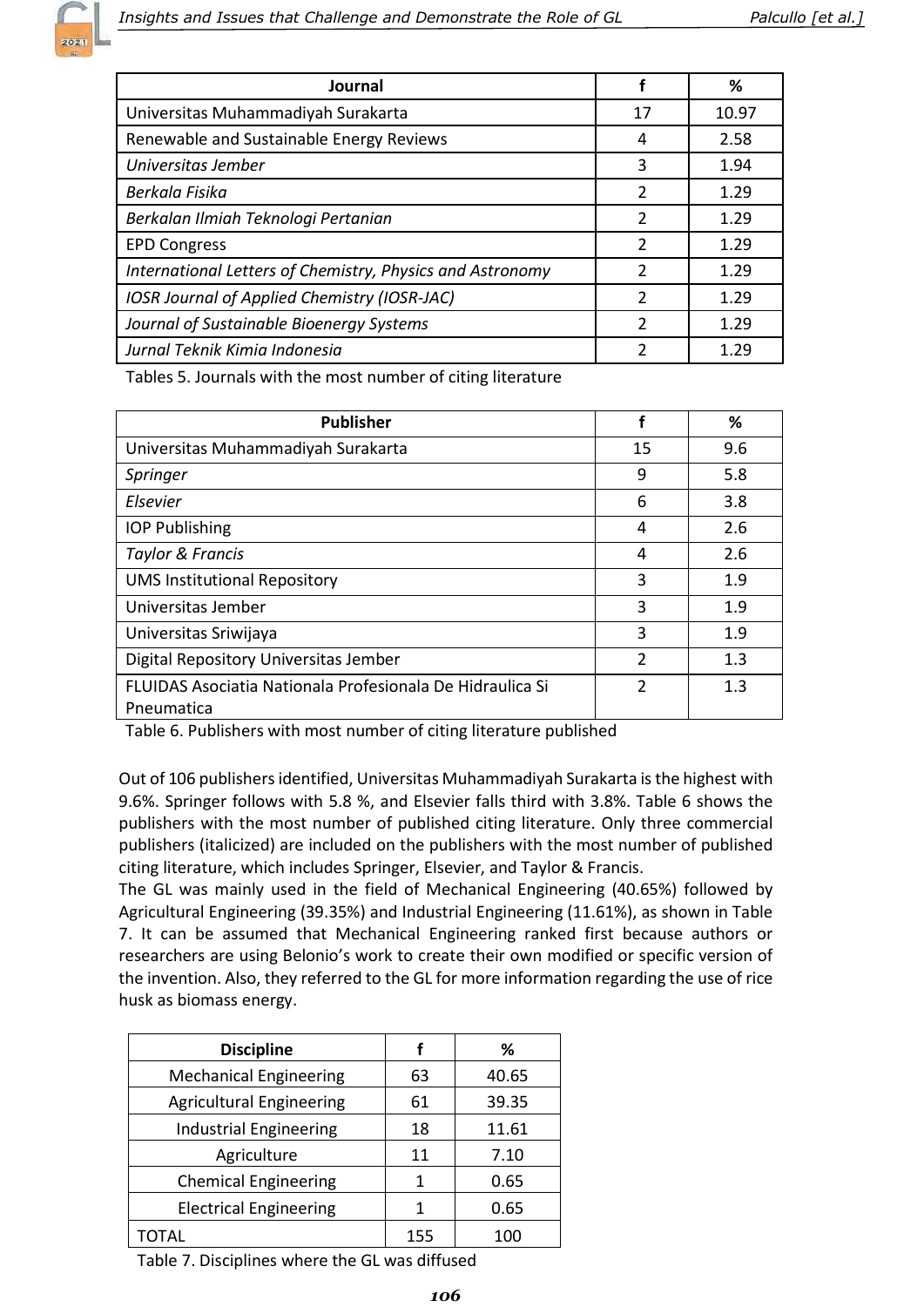

Also, in analyzing the literatures, the words used by the authors in the title were counted. More than 600 words were identified using the titles of the literatures. MAXQDA was used in generating this word cloud data visualization (Figure 4) and word frequency table (Table 8). The most used word was "Biomass" and "Gasifikasi" (Indo: gasification) tied with the frequency of 33 (4.89%), followed by "gasifier" with 4.44 % (30 times) and "rice" with 3.70% (25 times). We did not translate the words or the title in the process of extracting the word frequency to show the diversity of the words.

| Word                           | f  | %    |
|--------------------------------|----|------|
| biomass                        | 33 | 4.89 |
| gasifikasi (Ind./gasification) | 33 | 4.89 |
| gasifier                       | 30 | 4.44 |
| rice                           | 25 | 3.7  |
| sekam (Ind./husk)              | 24 | 3.56 |
| udara (Ind./air)               | 22 | 3.26 |
| design                         | 21 | 3.11 |
| gasification                   | 21 | 3.11 |
| husk                           | 19 | 2.81 |
| padi (Ind./paddy)              | 19 | 2.81 |
| pengaruh (Ind./influence)      | 16 | 2.37 |
| stove                          | 15 | 2.22 |
| variasi (Ind./variation)       | 15 | 2.22 |
| biomassa (Ind./biomass)        | 14 | 2.07 |
| energy                         | 14 | 2.07 |
| gas                            | 14 | 2.07 |
| kompor (Ind./stove)            | 13 | 1.93 |
| bakar (Ind./burn)              | 12 | 1.78 |
| downdraft                      | 12 | 1.78 |
| performance                    | 12 | 1.78 |
| tungku (Ind./furnice)          | 12 | 1.78 |
| limbah (Ind./waste)            | 11 | 1.63 |
| updraft                        | 11 | 1.63 |
| cookstove                      | 10 | 1.48 |
| evaluation                     | 10 | 1.48 |



Figure 4. Word frequency

Table 8. Word frequency

# **Discussion**

Energy's role in social and economic development is vital and acknowledged worldwide (Pode, Diouf, & Pode, 2015). However, the global demand for energy and resources is increasing continuously due to industrialization, rapid population growth, and consumption of goods and services (Lim et al., 2012; Quispe, Navia, & Khhat, 2016). The increasing demand affects both the energy resources and food supply, hence the production of agricultural products, such as rice, is moving in parallel. Rice is being grown in many countries worldwide (CGIAR, 2019) where most of it was produced and consumed in Asia (GRiSP, 2013; OECD/FAO, 2021). This production growth also constitutes equivalent agricultural residues such as rice husks. The crisis presented by the finite energy resources and huge production of agricultural residues paved the way for the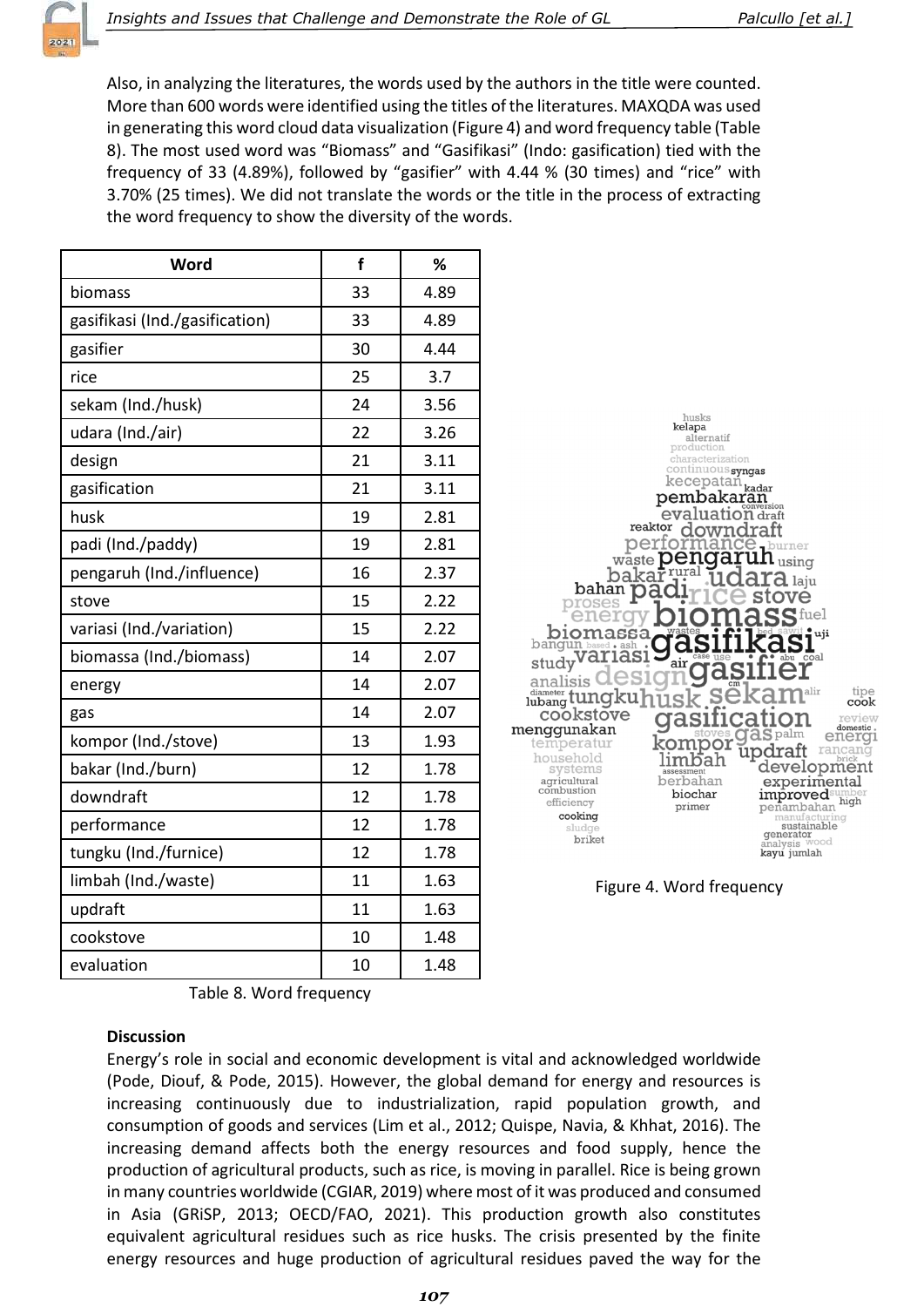governments to utilize the potential of rice husks as an alternative and renewable biomass energy (Quispe, Navia, & Khhat, 2016; Kate & Chaurasia, 2018).

We can assume that majority of the authors that cited the GL were from Asia because of the potential and abundance of rice husks, an agricultural waste that can be utilized for alternative biomass energy since the region is also leading in rice production (GRiSP, 2013). This is supported by Pode, Diouf, & Pode's (2015) statement that biomass energy was being developed and widely used in Asian countries. Moreover, Quispe, Navia, and Kahhat (2017) discussed in their paper the energy potential from rice husk per year per region, where Asia leads, followed by America, Africa, and Europe.

The majority of the literature was open access journal articles, mostly published in academic institutions through their repositories. This result is in line with the statement of Gul et al. (2020) in their paper that the role of Open Access Repositories (OAR) in disseminating grey literatures are evident. Grey literature continues to play an essential part in the research endeavor of researchers (Palcullo, Geromiano, & Superio, 2021). Predominantly, repositories are institutional, disciplinary, aggregating, or governmental. Specifically, Institutional Repositories (IR) are managed by academic or research institutions (Gul et al., 2021). Tsunoda, Sun, Nishizawa, & Liu (2017) stated that IRs "aim to provide open access to institutional research output, to create global visibility for institutions' research, and to store and preserve other institutional digital assets, including unpublished or otherwise easily lost grey literature such as theses, working papers or technical reports."

# Conclusions and Recommendations

This study exhibited that the role of Grey Literature as a source of information stays essential, especially for researchers. The top users of the GL came from the countries which are also considered leading countries in rice production and consumption. The GL was used in different disciplines, mainly in Mechanical Engineering and Agricultural Engineering, and most of the literature that used the GL was available as Open Access.

The study shows that even locally-published grey literature could be of value to the international community; thus, publishers must ensure that the distribution of these resources must not be limited to the local community only.

Furthermore, Institutional repositories play important roles in disseminating and preserving these publications; thus, whenever possible, the establishment of such is recommended.

#### References

Agoot, L. (2020, December 22). PH logs highest rice production rate at 19.44M metric tons: DA. Philippine News Agency. https://www.pna.gov.ph/articles/1125473

Belonio, Rice husk gas stove handbook. Central Philippine University.

Bickley, M. S., Kousha, K., & Thelwall, M. (2020). Can the impact of grey literature be assessed? An investigation of UK government publications cited by articles and books. Scientometrics, 125(2), 1425-1444.

CGIAR. (2019). International Rice Market/Trade. Retrieved from Ricepedia - CGIAR: http://ricepedia.org/rice-ascommodity/international-rice-market-trade

Faizah, S. T., & Husaeni, U. A. (2018). Development of consumption and supplying energy in Indonesia's economy. International Journal of Energy Economics and Policy, 8(6), 313-321.

Fung, V. W. H., & Jenkins, B. M. (2003). Biomass power development for the Philippines. In 2003 ASAE Annual Meeting (p. 1). American Society of Agricultural and Biological Engineers.

GRiSP (Global Rice Science Partnership). (2013). Rice almanac (4th ed.). International Rice Research Institute.

Gul, S., Shah, T. A., Ahmad, S., Gulzar, F., & Shabir, T. (2021). Is grey literature really grey or a hidden glory to showcase the sleeping beauty. Collection and Curation, 40/3, 100-111.